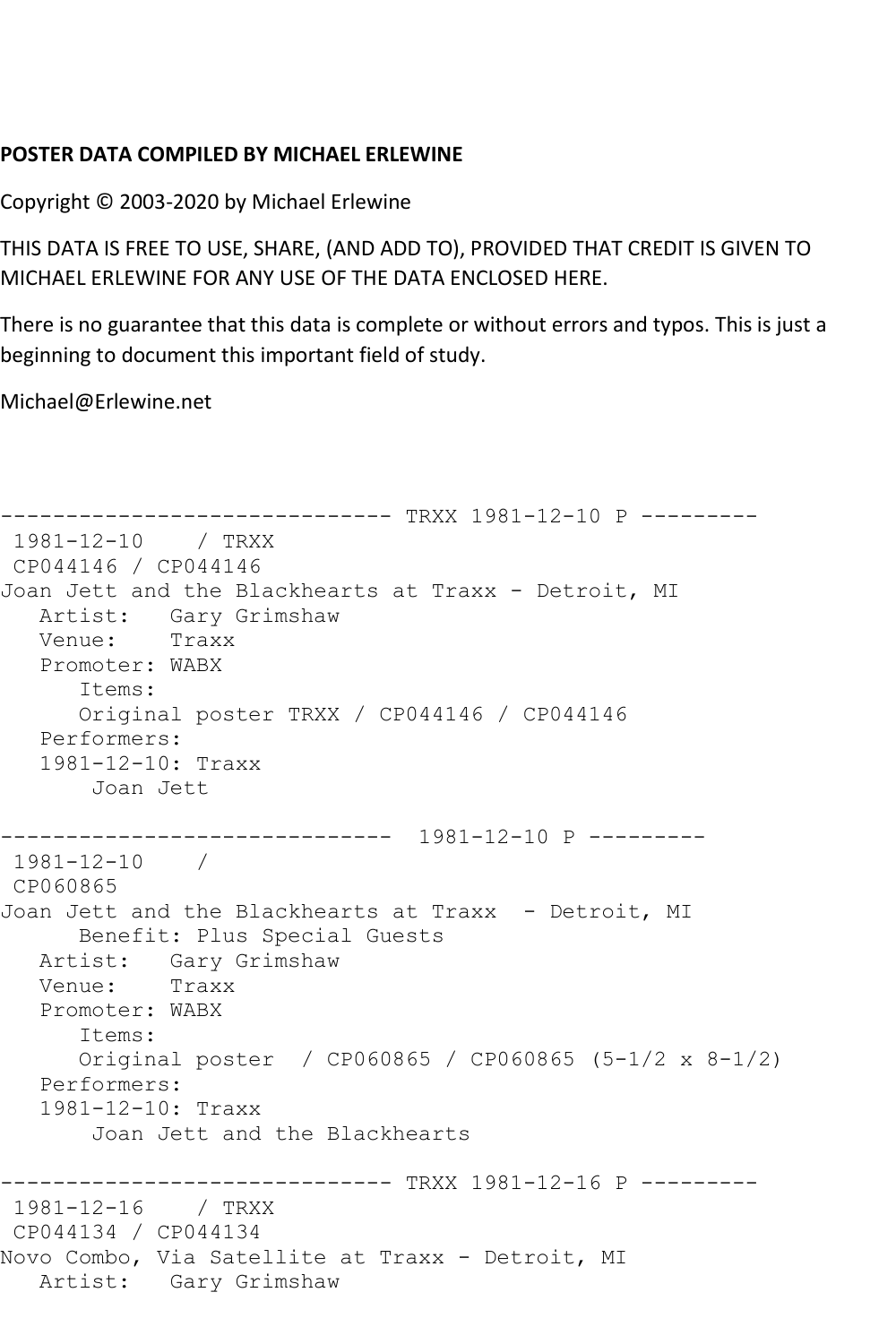Venue: Traxx Promoter: Polydor recording artists Items: Original poster TRXX / CP044134 / CP044134 Performers: 1981-12-16: Traxx Novo Combo / Via Satellite ------------------------------ TRXX 1981-12-31 P --------- 1981-12-31 / TRXX CP044144 / CP044144 Adrenalin, Roomates at Traxx - Detroit, MI Artist: Gary Grimshaw<br>Venue: Traxx Venue: Items: Original poster TRXX / CP044144 / CP044144 Performers: 1981-12-31: Traxx Adrenalin / Roomates / Resistors ------------------------------ 1981-12-31 P --------- 1981-12-31 / CP060812 / CP060812 Adrenalin, Roomates at Traxx - Detroit, MI Benefit: New Year's Eve Artist: Gary Grimshaw<br>Venue: Traxx Venue: Items: Original poster / CP060812 / CP060812 (5-1/2 x 8-1/2) Performers: 1981-12-31: Traxx Adrenalin / Roomates / Resistors ------------------------------ TRXX 1982-01-01 P --------- 1982-01-01 / TRXX CP044098 / CP044098 Take Me, Figures On A Beach at Traxx - Detroit, MI Artist: Gary Grimshaw Venue: Traxx Items: Original poster TRXX / CP044098 / CP044098 Performers: 1982-01-01 1982-01-02: Traxx Take Me / Figures On A Beach 1982-01-06: Traxx Rhythm Method 1982-01-07: Traxx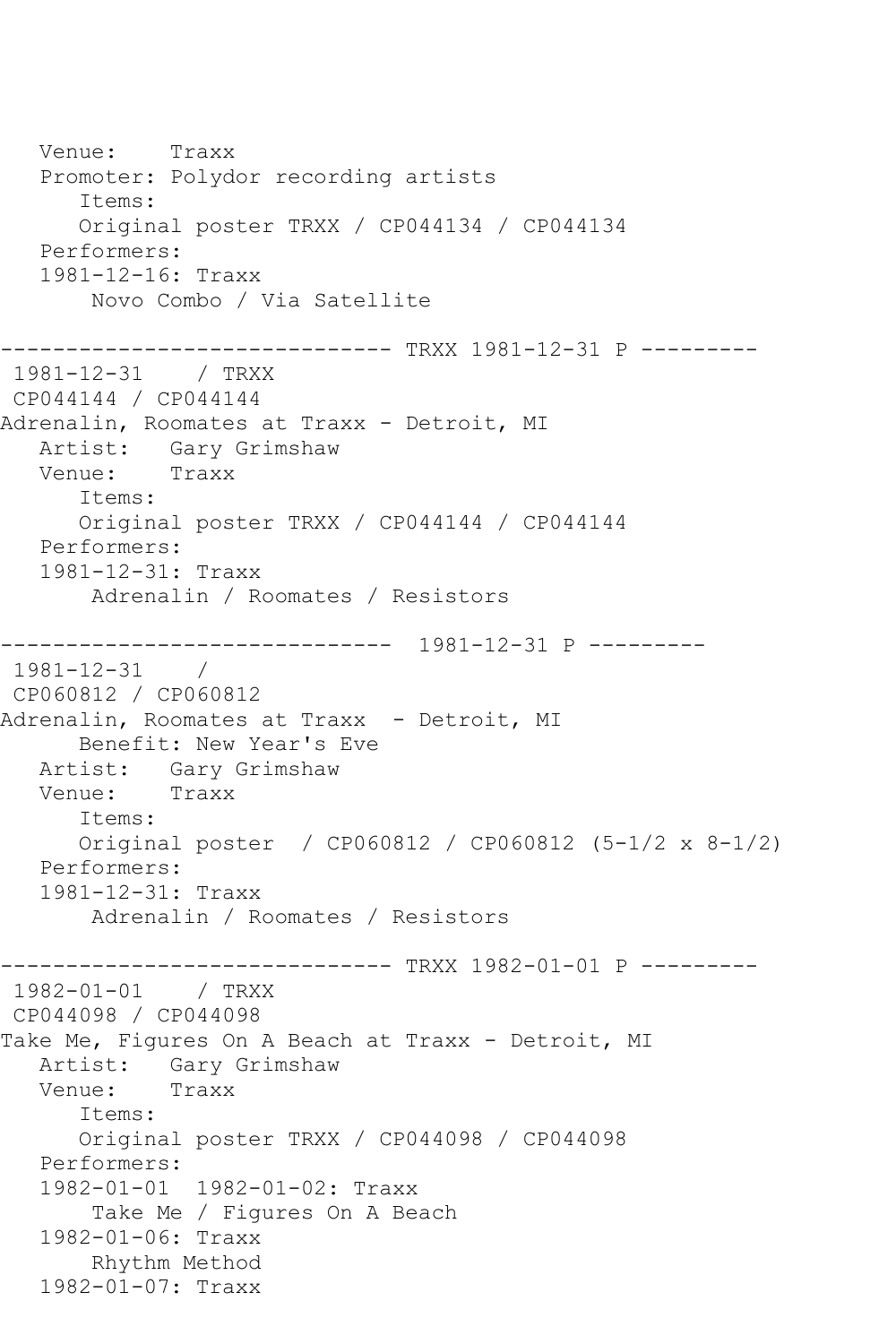Brian Brain / Rhythm Method 1982-01-08: Traxx Incredible Mohawk Brothers 1982-01-09: Traxx Artist / Tight Fitt 1982-01-15: Traxx Wayne Kramer 1982-02-05: Traxx Kingbees / Mustangs ----------------------------- TRXX 1982-01-06 P ---------1982-01-06 / TRXX CP044070 / CP044070 Rhythm Method, Brian Brain at Traxx - Detroit, MI Artist: Gary Grimshaw<br>Venue: Traxx Venue: Items: Original poster TRXX / CP044070 / CP044070 Performers: 1982-01-06: Traxx Rhythm Method 1982-01-07: Traxx Brian Brain / Rhythm Method 1982-01-08: Traxx Incredible Mohawk Brothers 1982-01-09: Traxx Artist / Tight Fitt 1982-01-13 1982-01-14: Traxx Privates 1982-01-15: Traxx Wayne Kramer / Reputations 1982-01-16: Traxx Joan Jett / Via Satellite 1982-02-05: Traxx Kingbees / Mustangs ------------------------------ 1982-01-09 P --------- 1982-01-09 / CP060866 Plasmatics at Grand Circus Theater - Detroit, MI Artist: Gary Grimshaw Venue: Grand Circus Theater Promoter: Parenteau Guidance Production Items: Original poster / CP060866 / CP060866 (5-1/2 x 8-1/2) Performers: 1982-01-09: Grand Circus Theater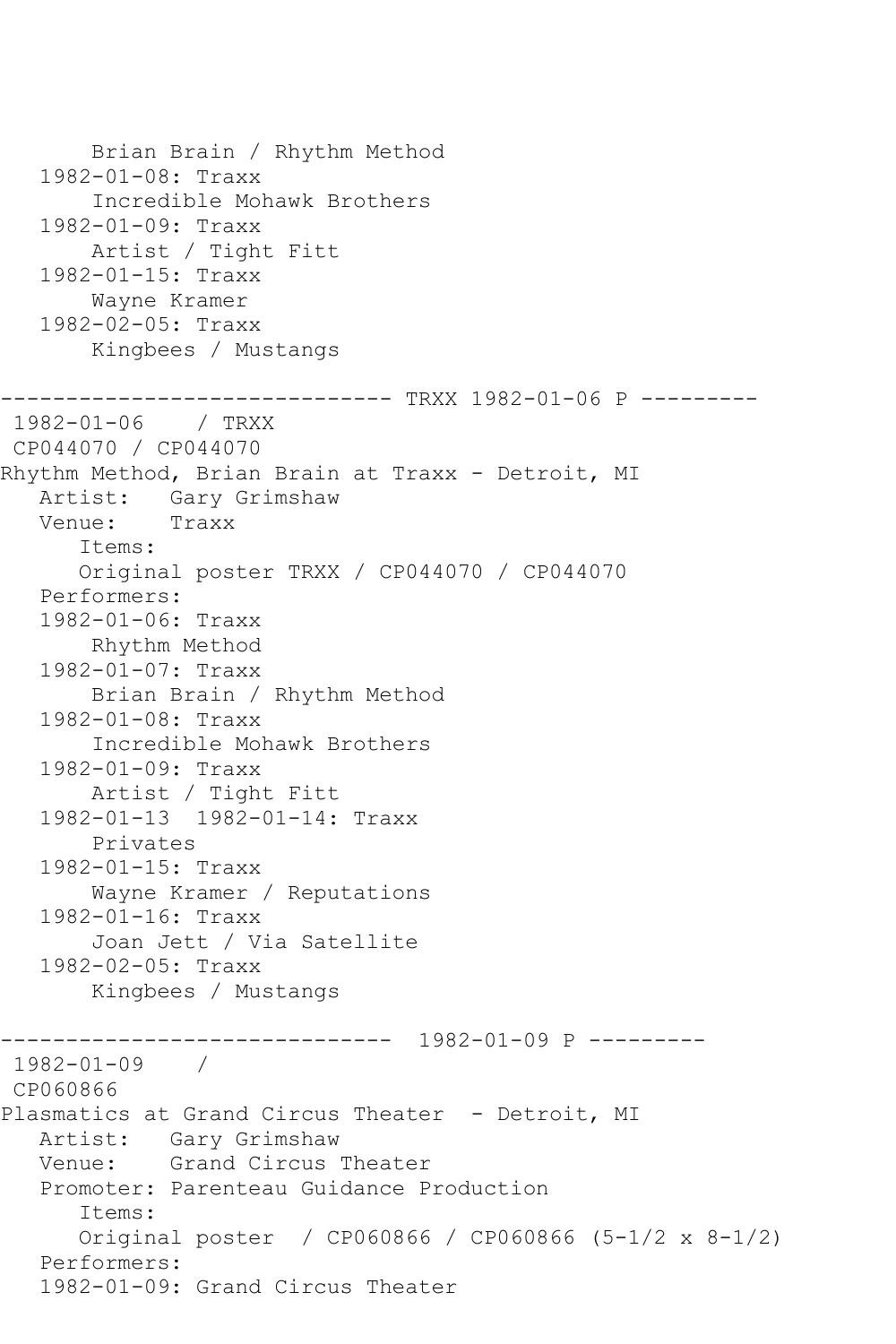Plasmatics

```
-------------- TRXX 1982-01-16 P ---------
1982-01-16 / TRXX 
CP060831 / CP060831
Joan Jett and the Blackhearts, Via Satellite at Traxx - Detroit, MI
  Artist: Gary Grimshaw<br>Venue: Traxx
  Venue:
    Promoter: Parenteau Guidance Productcion
       Items:
       Original poster TRXX / CP060831 / CP060831 (5-1/2 x 8-1/2)
    Performers:
    1982-01-16: Traxx
        Joan Jett and the Blackhearts / Via Satellite
      ------------------------------ TRXX 1982-01-20 P ---------
1982-01-20 / TRXX 
CP044086 / CP044086
Tight Fitt, Maxx Volume at Traxx - Detroit, MI
  Artist: Gary Grimshaw<br>Venue: Traxx
  Venue:
       Items:
       Original poster TRXX / CP044086 / CP044086
    Performers:
    1982-01-20: Traxx
        Tight Fitt / Maxx Volume
    1982-01-21: Traxx
        Flirt
    1982-01-22 1982-01-23: Traxx
        Stingrays / Chevelles
    1982-01-27 1982-01-28: Traxx
        International Traveler
    1982-01-29: Traxx
        DB Night / Prisoners
    1982-01-30: Traxx
        Via Satellite
    1982-02-05: Traxx
        Kingbees / Mustangs
    1982-02-06: Traxx
        Mutants / Boners
------------------------------ TRXX 1982-01-29 P ---------
1982-01-29 / TRXX 
CP044082 / CP044082
DB Night, Prisoners at Traxx - Detroit, MI
  Artist: Gary Grimshaw<br>Venue: Traxx
  Venue:
```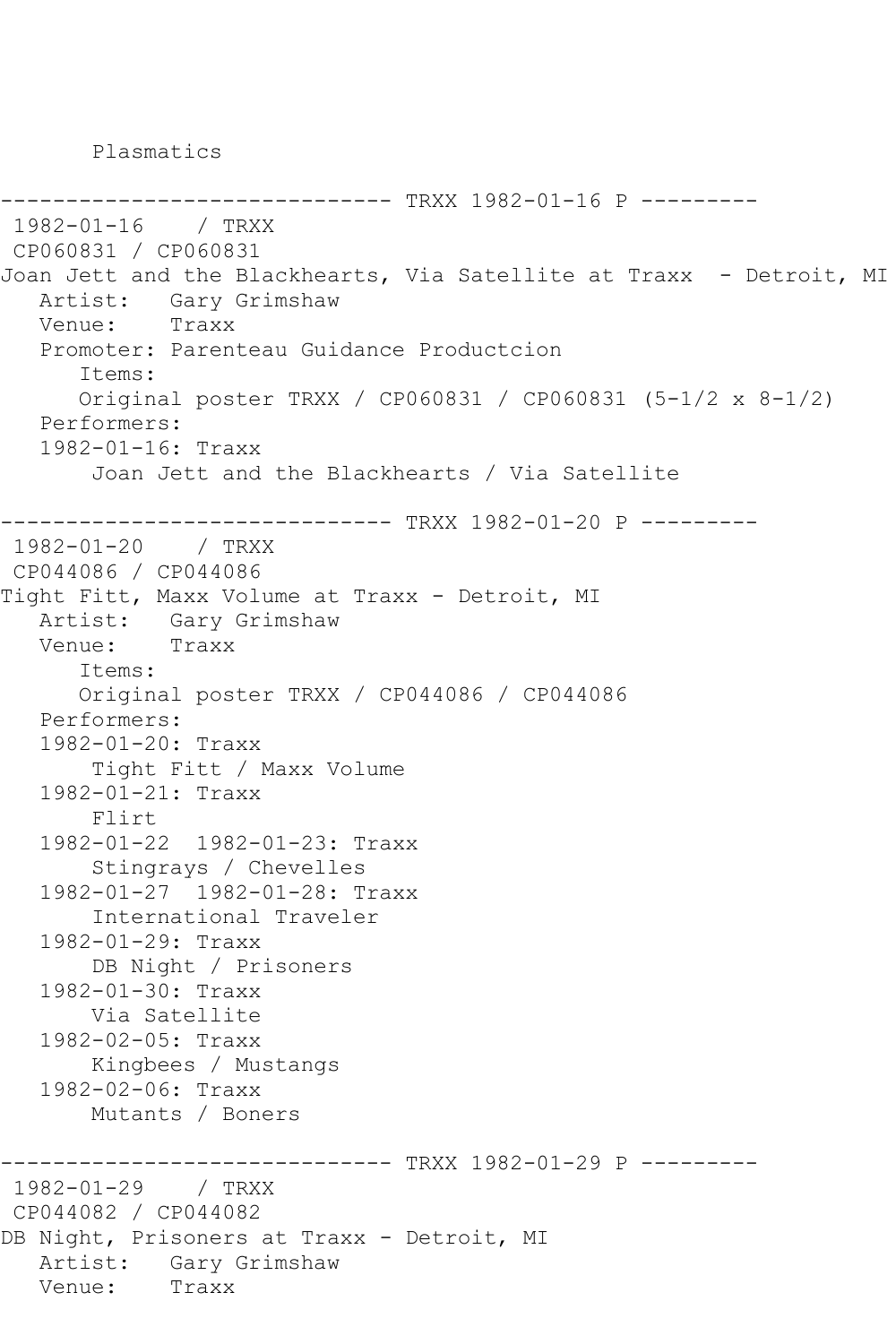Items: Original poster TRXX / CP044082 / CP044082 Performers: 1982-01-29: Traxx DB Night / Prisoners ------------------------------ TRXX 1982-02-05 P --------- 1982-02-05 / TRXX CP044125 / CP044125 Kingbees, Mustangs at Traxx - Detroit, MI Artist: Rudy K.<br>Venue: Traxx Venue: Items: Original poster TRXX / CP044125 / CP044125 Performers: 1982-02-05: Traxx Kingbees / Mustangs ------------------------------ 1982-02-05 P --------- 1982-02-05 / CP060823 / CP060823 Kingbees, Mustangs at Traxx - Detroit, MI Artist: Rudy K.<br>Venue: Traxx Venue: Promoter: Parenteau Guidance Production Items: Original poster / CP060823 / CP060823 (5-1/2 x 8-1/2) Performers: 1982-02-05: Traxx Kingbees / Mustangs ------------------------------ 1982-02-05 P --------- 1982-02-05 / CP060840 / CP060840 Kingbees, Mustangs at Traxx - Detroit, MI Artist: Rudy K.<br>Venue: Traxx Venue: Promoter: Parenteau Guidance Productcion Items: Original poster / CP060840 / CP060840 (5-1/2 x 8-1/2) Performers: 1982-02-05: Traxx Kingbees / Mustangs ------------ TRXX 1982-02-24 P ----------1982-02-24 / TRXX CP044055 / CP044055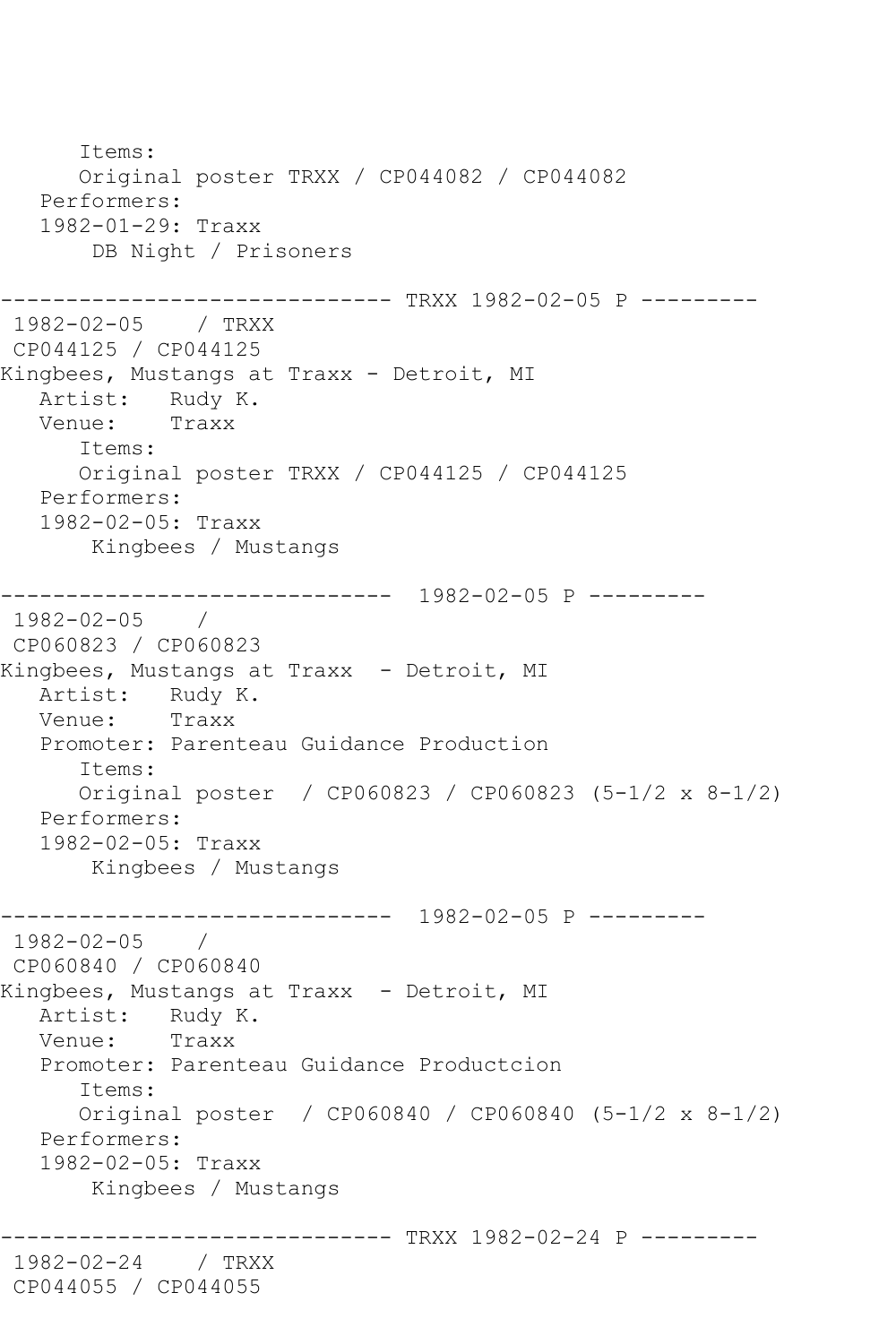```
Reputations, Rockabilly Cats at Traxx - Detroit, MI
   Artist: Gary Grimshaw<br>Venue: Traxx
  Venue:
       Items:
       Original poster TRXX / CP044055 / CP044055
    Performers:
    1982-02-24: Traxx
        Reputations / Rockabilly Cats
    1982-02-25: Traxx
        Suits / Chevelles / Obvious
    1982-02-26: Traxx
        Cadillac Kidz
    1982-02-27: Traxx
        Mutants
    1982-03-05: Traxx
        Tommy Tutone / Take Me / Figures On A Beach
    1982-03-06: Traxx
        Take Me / Figures On A Beach
    1982-03-12: Traxx
        Mink Deville / DB Night
    1982-03-13: Traxx
        Waitresses / Rhythm Method / Cool Metro
------------------------------ 1982-03-17 P ---------
1982-03-17 / 
CP060843 / CP060843
Ramones, KIX at Grand Circus Theater - Detroit, MI
   Artist: Gary Grimshaw
   Venue: Grand Circus Theater
   Promoter: Parenteau Guidance Productcion
       Items:
       Original poster / CP060843 / CP060843 (5-1/2 x 8-1/2)
   Performers:
    1982-03-17: Grand Circus Theater
        Ramones / KIX
------------------------------ TRXX 1982-04-14 P ---------
1982-04-14 / TRXX 
CP044071 / CP044071
X15, Lordz at Traxx - Detroit, MI
   Artist: Gary Grimshaw
   Venue: Traxx
   Promoter: WDET
       Items:
       Original poster TRXX / CP044071 / CP044071
   Performers:
   1982-04-14: Traxx
```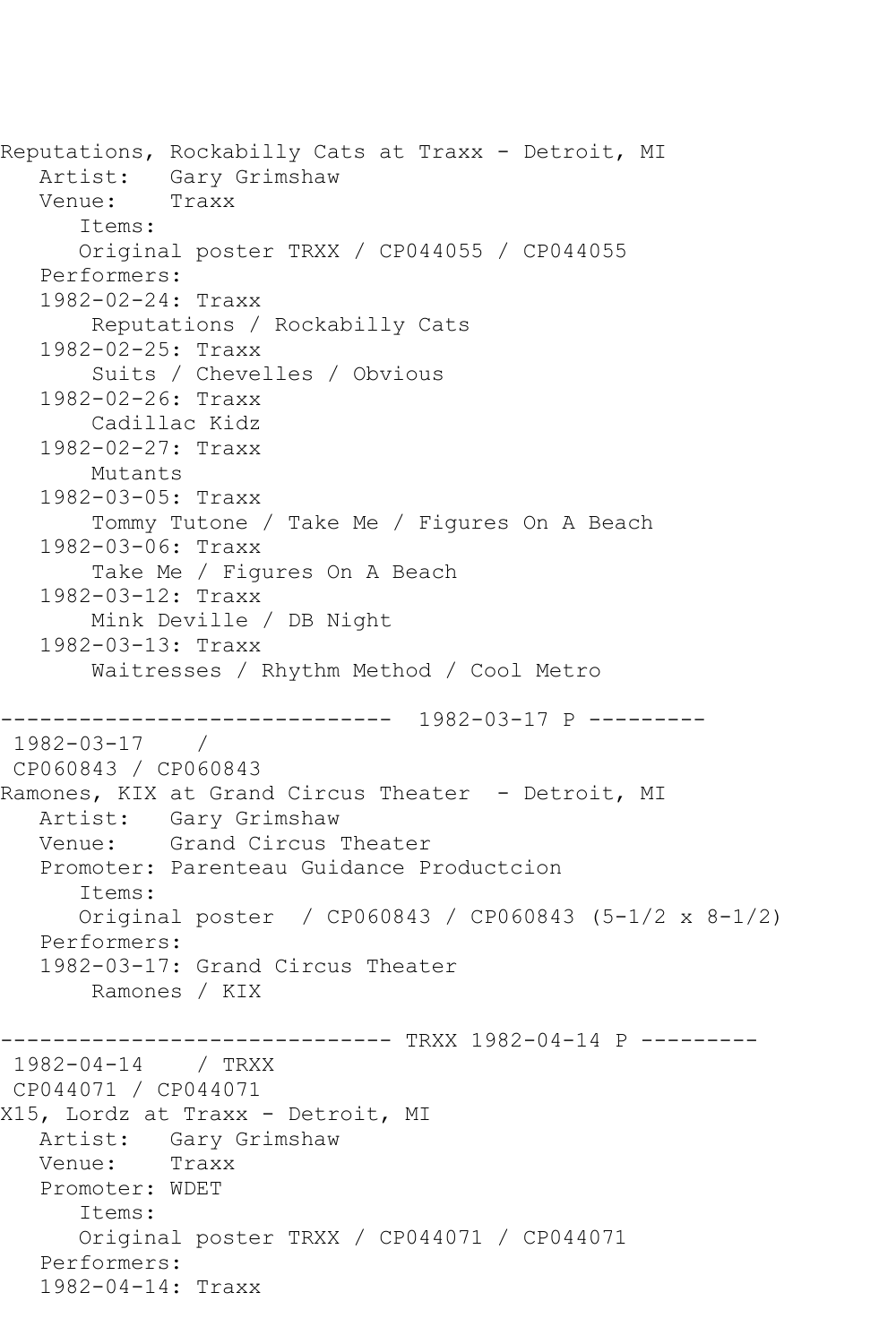```
 X15 / Lordz
    1982-04-15: Traxx
        R.U.R. / Sputniks
    1982-04-16: Traxx
        Wayne Kramer / Stingrays
    1982-04-17: Traxx
        Lydia Taylor Band / Frankie LaMarr Band
    1982-04-21: Traxx
        Glassings David
    1982-04-22: Traxx
        DB Night
    1982-04-23 1982-04-24: Traxx
        Falcones
    1982-04-29: Traxx
        Roomates / Natasha
    1982-04-30: Traxx
        Roomates / Natasha
        ------------------------------ TRXX zzzz-02-03 P ---------
zzzz-02-03 w / TRXX 
CP044111 / CP044111
Service, Americats at Traxx - Detroit, MI
  Artist: Gary Grimshaw<br>Venue: Traxx
  Venue:
       Items:
       Original poster TRXX / CP044111 / CP044111
    Performers:
    zzzz-02-03 wed zzzz-02-04 thu: Traxx
        Service / Americats
    zzzz-02-05 fri: Traxx
        Kingbees / Mustangs / Falcones
    zzzz-02-11 thu: Traxx
        Natasha
    zzzz-02-10 wed: Traxx
        Cubes / Motivations
    zzzz-02-12 fri zzzz-02-13 sat: Traxx
        Roomates / Americats / 3d Invisibles
    zzzz-02-17 wed zzzz-02-18 thu: Traxx
        Johnny Angelos and the Reputations / Extremes
    zzzz-02-19 fri zzzz-02-20 sat: Traxx
        Adrenalin / Missles
    zzzz-02-06 sat: Traxx
        Boners / Tush / Keith Alien
                      ---------- zzzz-02-10 P ---------
zzzz-02-10 / 
CP060168 / CP060168
```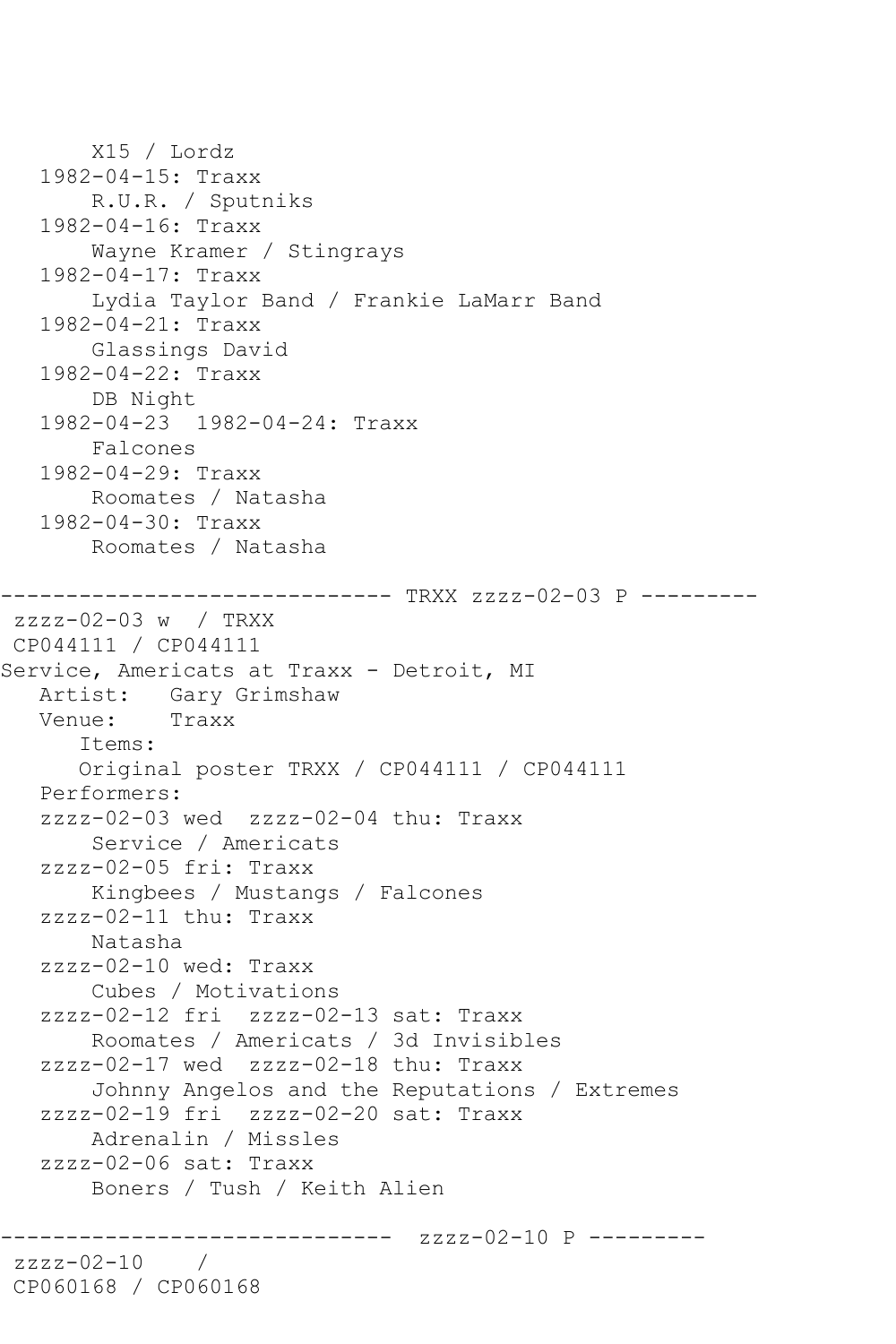```
Deodato, Muddy Waters at Savoy
       Benefit: Located in the Shelby Hotel
   Artist: Gary Grimshaw
   Venue: Savoy
       Items:
       Original poster / CP060168 / CP060168 (11 x 15-1/2)
    Performers:
    zzzz-02-10: Savoy
        Deodato
    zzzz-02-11 zzzz-02-16: Savoy
        Muddy Waters
    zzzz-02-18 zzzz-02-23: Savoy
        Grover Washington Jr.
    zzzz-02-25 zzzz-02-27: Savoy
        Louden Wainwright
    zzzz-02-28 zzzz-03-2: Savoy
        Gil Scott-Heron
------------------------------ TRXX zzzz-03-17 P ---------
zzzz-03-17 w / TRXX 
CP044097 / CP044097
Letter O, Suspects at Traxx - Detroit, MI
  Artist: Gary Grimshaw<br>Venue: Traxx
  Venue:
       Items:
       Original poster TRXX / CP044097 / CP044097
         Notes: Formerly Radio City
    Performers:
    zzzz-03-17 wed zzzz-03-18 thu: Traxx
        Letter O / Suspects
    zzzz-03-19 fri zzzz-03-20 sat: Traxx
        Johnny Angelos and the Reputations / Resistors
    zzzz-03-24 wed: Traxx
        Innocents / Roomates
    zzzz-03-25 thu: Traxx
        Natasha
    zzzz-03-26 fri zzzz-03-27 sat: Traxx
        Prisoners / Black Market
    zzzz-04-02 fri zzzz-04-02 sat: Traxx
        B-52's / Roomates
    zzzz-04-09 fri: Traxx
        Via Satellite
    zzzz-04-16 fri: Traxx
        Wayne Kramer
    zzzz-04-10 sat: Traxx
        Ronnie Spector
```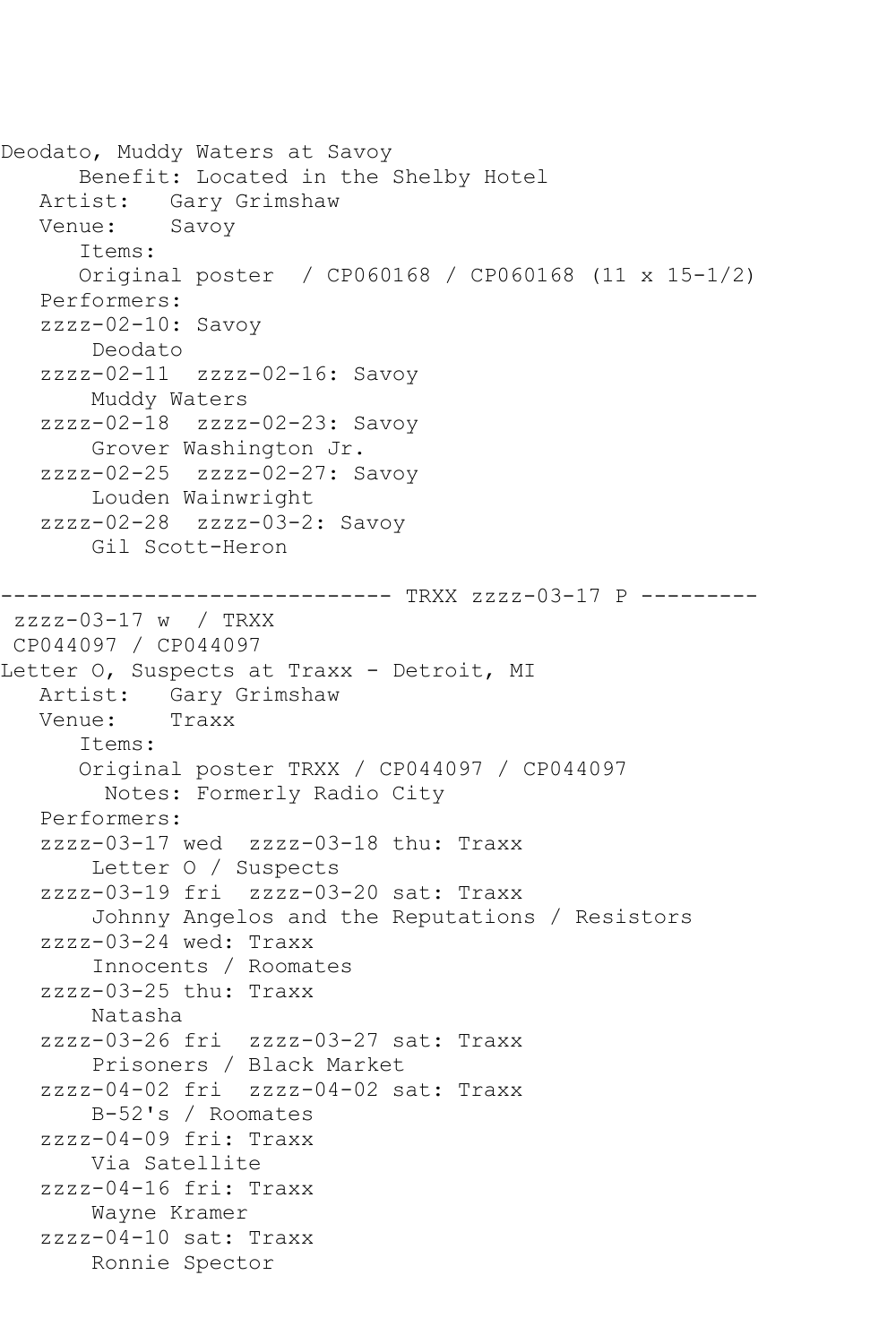------------------------------ TRXX zzzz-11-11 P --------  $zzzz-11-11$  w / TRXX CP044052 / CP044052 D.C. Hawks, T.N.T. Resistance at Traxx - Detroit, MI Artist: Gary Grimshaw<br>Venue: Traxx Traxx Promoter: Atlantic Recording Artists Items: Original poster TRXX / CP044052 / CP044052 Performers: zzzz-11-11 wed: Traxx D.C. Hawks / T.N.T. Resistance zzzz-11-12 thu: Traxx Falcones / Emissions zzzz-11-13 fri zzzz-11-14 sat: Traxx Stingrays / 33 one third zzzz-11-18 wed: Traxx Lordz / Raven zzzz-11-19 thu: Traxx Cult Heroes zzzz-11-20 fri: Traxx Freeman James zzzz-11-21 sat: Traxx KIX / Incredible Mohawk Brothers ------------------------------ TRXX zzzz-11-18 P -------- zzzz-11-18 w / TRXX CP044096 / CP044096 Lordz, Raven at Traxx - Detroit, MI Artist: Gary Grimshaw<br>Venue: Traxx Venue: Items: Original poster TRXX / CP044096 / CP044096 Performers: zzzz-11-18 wed: Traxx Lordz / Raven zzzz-11-19 thu: Traxx Cult Heroes zzzz-11-20 fri: Traxx Freeman James / Ultimate Rush zzzz-11-21 sat: Traxx KIX / Incredible Mohawk Brothers zzzz-11-25 wed: Traxx Roomates / Emissions / Women with Men zzzz-11-26 thu: Traxx Fast / Suits zzzz-11-27 fri: Traxx